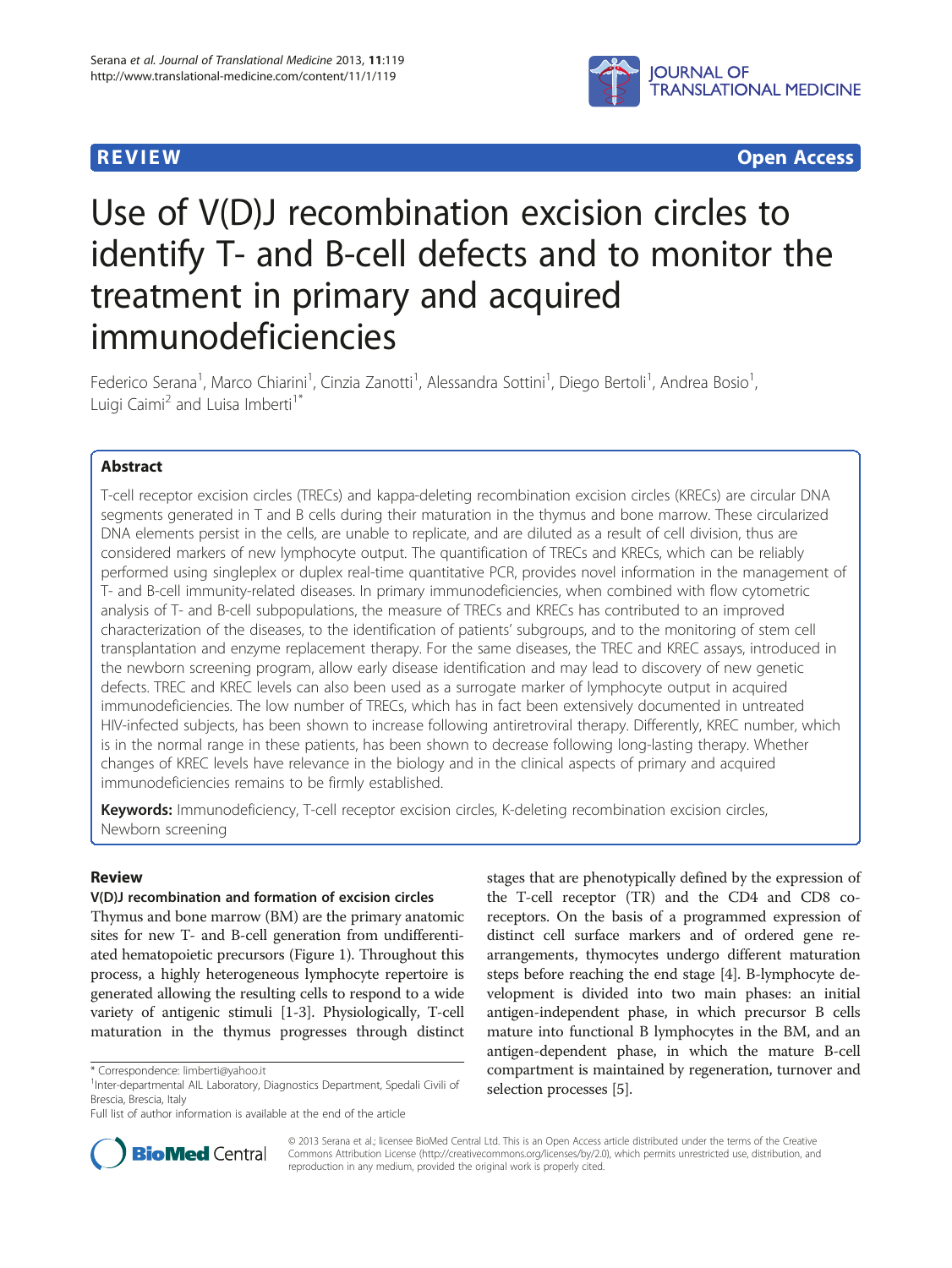<span id="page-1-0"></span>

(iEκ, 3'Eκ) are excised, with the creation of the so-called kappa-deleting recombination excision circles (KRECs). Thus, KRECs carry an intronRSS-IGKDEL SJ, and remain in the cells, but, as they cannot be replicated, they will be diluted during peripheral expansion of mature B cells. Instead, an intronRSS-IGKDEL CJ is formed and stably retained in the genomic DNA [7,8,10], because, due to the enhancer loss, any further rearrangement in the IGK locus is precluded.

During the maturation processes of TR alpha/beta chains and of B-cell receptor (BcR) heavy and light chains, genomic rearrangements of antigen receptor genes generate functional receptors. This process is necessary because the gene complexes encoding the TR and BcR components do not contain a functional first exon, while including multiple variable  $(V)$ , diversity  $(D)$ , and joining  $(J)$  genes. In the antigen-independent differentiation phase, stepwise rearrangements are introduced into the genome to couple one of each segment together to form a functional first exon. The rearrangement of the TR alpha (TRA) genes has the peculiarity of involving the excision of delta-coding segments that, being nestled in the TRA locus between the TRAV and TRAJ genes, must be removed in order to allow the generation of the TRA chain. The excised DNA is circularized due to the ligation of the blunt DNA signal ends, thereby forming a signal joint (SJ) within the stable circular excision products termed TR excision circles (TRECs) [[6](#page-7-0)]. Therefore, TRECs are the excised DNA circles formed during the process of TRA chain VJ recombination (Figure 1A). In B-cell maturation, K-deleting recombination

excision circles (KRECs) are the products of recombination events determining the allelic and isotypic exclusion of the Ig kappa (IGK) locus [\[7-9\]](#page-7-0). They are created in those B lymphocytes that, after completing the IG heavy gene rearrangement, have failed to productively rearrange IGK genes on one or both alleles [[10](#page-7-0)]. In these cells, the IGK locus becomes non-functional through the deletion of the IGK constant gene (IGKC) resulting from the recombination of the Ig kappa deleting element or like (IGKDEL), which is a sequence located approximately 24 kb downstream of the IGKC, with one of the upstream recombination signal sequences (RSS) located either at the 3' side of a IGK variable gene segment (IGKV) or in the intron between the IGK joining segments (IGKJ) and the IGKC [\[10\]](#page-7-0). When the IGKDEL recombines with the RSS located in the IGKJ-IGKC intron (intronRSS), the formation of a coding joint (CJ) precludes any further rearrangements in the IGK locus. Thus, the CJ remains present in the genome, whereas an intronRSS-IGKDEL SJ is formed in the portion of DNA that is removed, thus forming the excision circle KREC (Figure 1B) [[7,8](#page-7-0)].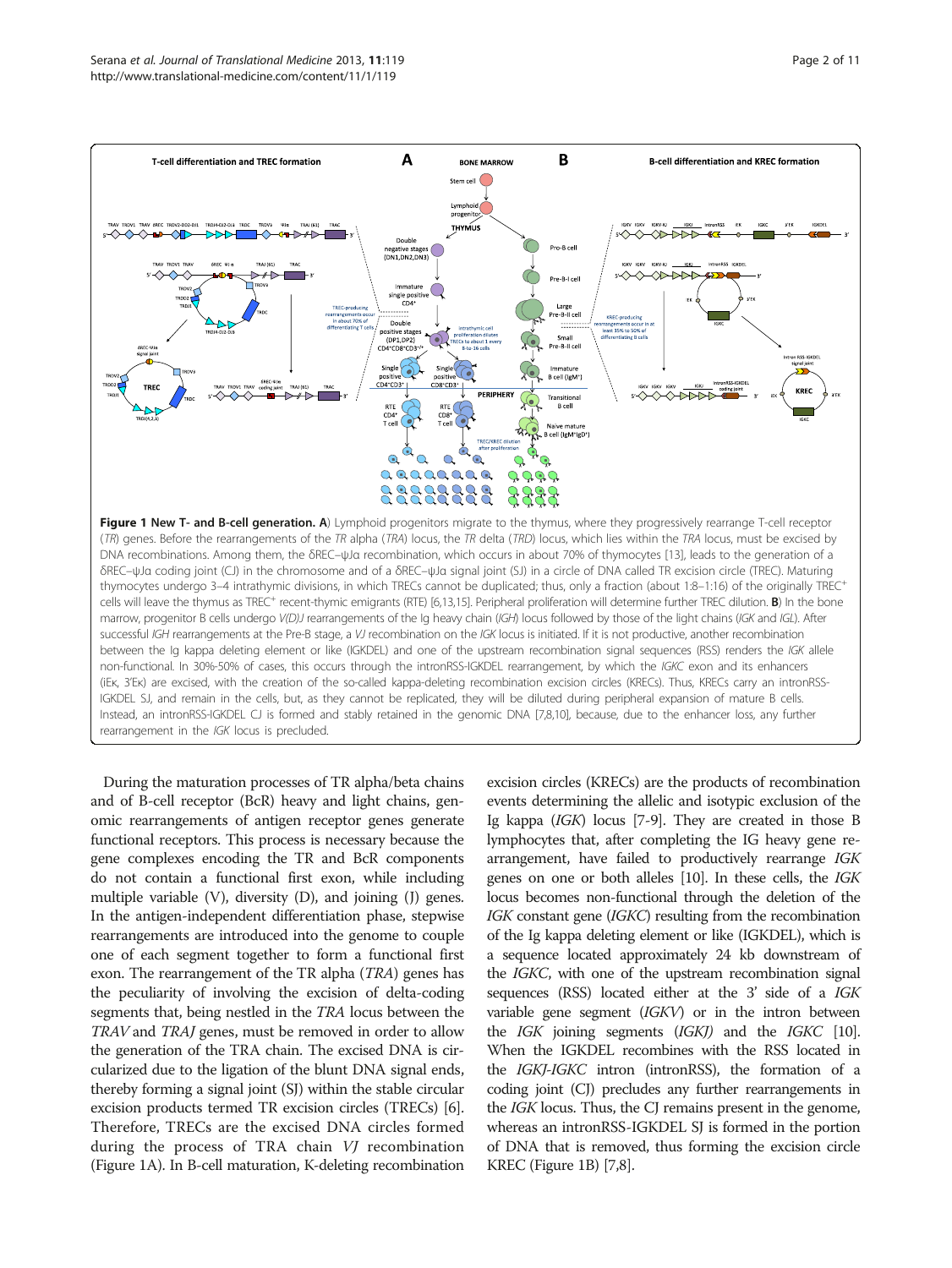#### Quantification of TRECs and KRECs

Assays for quantification of TRECs and KRECs in peripheral blood are now performed in clinical and research laboratories to monitor naive T and B cells emigrating from the thymus and BM, respectively. Although TRECs are not markers of recent thymic emigrants by definition, because a small part remains present in peripheral blood in the so-called "old" thymic emigrants [[6,11](#page-7-0)-[14](#page-7-0)], several properties identify them as "bona fide" useful markers of thymic output. They are stable, do not replicate upon cell division and therefore are diluted in the progeny, do not degrade easily over time, and are (almost) exclusively of thymic origin, without extrathymic sources of TR rearrangements [[6\]](#page-7-0). In particular, approximately 70% of T cells differentiating in the thymus contain TRECs [\[11\]](#page-7-0), before being diluted 1:8–1:16 because of intrathymic divisions occurring during the last steps of maturation [[13,15](#page-7-0)]. The TREC quantitative assay, initially proposed by Douek DC et al. [\[6](#page-7-0)], has been later modified in different ways and TREC number has been evaluated in different biological samples or calculated by different approaches, resulting into hardly comparable results. In fact, a more accurate TREC measurement has been obtained when quantification was performed relative to a control gene, such as chemokine (C-C motif) receptor 5, albumin, or TRA constant (TRAC) gene [\[12,16,17](#page-7-0)]. Furthermore, TREC content in peripheral blood has been reported either relative to peripheral blood mononuclear cells (PBMC), or quantified within sorted individual T-cell subsets [\[12,18\]](#page-7-0). In addition, the quantity of TRECs has been expressed either as absolute number of TREC molecules per μg of DNA within PBMC or T lymphocytes [[16,19,20\]](#page-7-0), or per  $10^6$  cells, on the basis of the theoretical recovery of 1 μg of DNA from approximately 150,000 cells [[21,22](#page-7-0)]. Because in adults' samples TREC calculation per 106 PBMC can lead to erroneous interpretations due to the diluting effect of peripheral T-cell divisions, this limitation has been, at least in part, overcome by expressing TRECs per ml of blood [\[23,24\]](#page-7-0). Finally, in spite of the present lack of information regarding TREC half-life [[13](#page-7-0)], several mathematical models, which have taken into consideration confounders such as cell death, longevity of naive T cells, and intracellular degradation, have been recently proposed to identify the actual thymic output as a function of the TREC number [\[22,24\]](#page-7-0).

Scanty information are presently available regarding the quantification of KRECs. Because the CJ remains in the genome, whereas the SJ present in the KREC is diluted after each cell division, the difference between the cycle threshold (Ct) values of the SJ and the CJ, obtained by real-time PCR, has been initially exploited to calculate the average number of divisions in a pool of B cells. In particular, because the intronRSS-IGKDEL rearrangement occurs late during BM differentiation, this measure is a good estimate of the average number of divisions performed by mature B cells after leaving the precursor Bcell compartment [\[7](#page-7-0)]. Furthermore, the frequency of Bcells that contain an intronRSS–IGKDEL rearrangement can be determined when a control gene is quantified together with the CJ [[8\]](#page-7-0). A modified technique was used to determine the number of developing B lymphocytes in the BM of children with B-precursor acute lymphoblastic leukemia treated with allogeneic human stem-cell transplantation (HSCT) [[25\]](#page-7-0). In this assay, KRECs were calculated by using the  $\Delta$ Ct method with a calibrator sample and by correcting the quantity and quality of DNA in the samples employing albumin as reference gene. The final number of KRECs relative to the calibrator was expressed as: 2Ctcalibrator-Ctsample + log2(DNAconc. calibrator/DNAconc. sample).

More recently, we modified this newly proposed KREC assay and the widely used TREC assay by setting up a duplex quantitative real-time PCR that, by measuring together TRECs and KRECs, allows the quantification of newly produced T and B lymphocytes [\[26,27](#page-7-0)]. The main advantage of the combined assay is that the variability related to direct DNA quantification is eliminated by the use of a unique standard curve obtained by diluting the triple-insert plasmid, which contains TREC, KREC and TRAC fragments in a 1:1:1 ratio [\[26\]](#page-7-0). The last serves as a control for both the quality and quantity of genomic DNA in the sample. Furthermore, the simultaneous quantification of the two targets in the same reaction, results into a containment of laboratory costs. The duplex TREC/KREC assay is performed on DNA extracted from PBMC isolated from heparinized blood using primers and probes specific for TRECs, KRECs and TRAC. TRECs or KRECs per 10<sup>6</sup> PBMC are calculated as the ratio between the mean number of TRECs or KRECs and the mean copy number of TRAC divided by 2, which is the number of TRAC copies per cell, and multiplied by 10<sup>6</sup>. This value, in conjunction with the combined lymphocyte - monocyte number in one ml of blood (which are the cells contained in a PBMC preparation), is used to calculate the number of TRECs or KRECs per ml of blood (TRECs or KRECs per  $10^6$  PBMC)  $\times$  (lymphocyte plus monocyte count in one ml of blood)/ $10^6$  [\[26\]](#page-7-0).

## TRECs and KRECs as markers of primary and acquired immunodeficiencies

TREC level has been extensively assayed in children with primary immunodeficiencies (PID) in whom the decreased number and function of T and/or B cells result into significant impairment of immunity. These rare, genetically determined disorders, which characteristically manifest during infancy and childhood with increased frequency of infections caused by unusual pathogens, are often accompanied by immunoregulatory defects [[28](#page-7-0)]. Severe combined immunodeficiency (SCID), the most serious and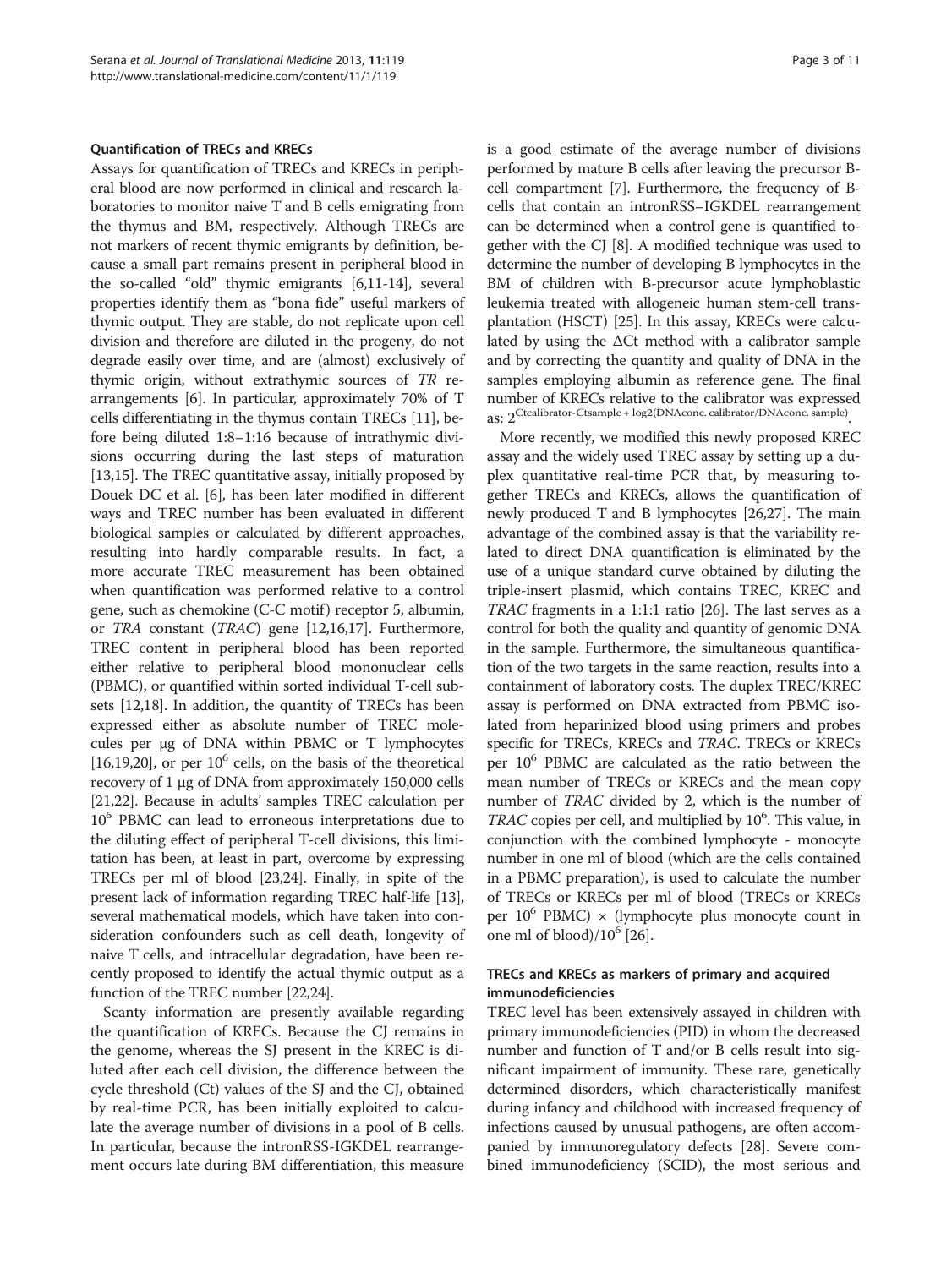<span id="page-3-0"></span>lethal form of PID, is characterized by profound deficiencies of T- and B-cell functions and a low number of natural killer (NK) cells [\[29,30\]](#page-7-0). Infants with SCID develop failure to thrive, chronic diarrhea, and infections in the first few months of life. Graft-versus-host disease (GVHD), caused by maternal T-cell engraftment, may occur in these patients, who also show skin rash and organomegaly. All infants with the typical form of SCID, as well as those with another form of SCID, known as the Omenn syndrome, show extremely low or undetectable TREC levels (see Table 1, which completes and extends the data reported by van Zelm et al.) [\[8,26](#page-7-0),[31](#page-7-0)-[42](#page-8-0)]. Despite the normal number of circulating T cells, abnormally low TREC levels were also observed in patients with zetachain (TCR) associated protein kinase 70kDa (ZAP70) deficiency and with the 22q11.2 deletion syndrome, especially in those without an identifiable thymus [[31](#page-7-0)[,38\]](#page-8-0). In contrast, patients with mutations in CD40 ligand, forkhead box protein 3 (FOXP3), and interleukin 10 receptor alpha chain, as well as patients with the p.R222C mutation in the interleukin 2 receptor gamma gene, display normal TREC levels [[31](#page-7-0)]. As in SCID patients, the

| Table 1 T- and B-cell immunodeficiencies in which TRECs and KRECs have been evaluated |  |
|---------------------------------------------------------------------------------------|--|
|---------------------------------------------------------------------------------------|--|

| <b>Disease</b> | Genetic defect           | <b>TRECs</b> | <b>KRECs</b> | Author                                                       |
|----------------|--------------------------|--------------|--------------|--------------------------------------------------------------|
| SCID           | <b>ADA</b>               |              | nd           | Roifman [31]; Gerstel-Thompson [32]; Morinishi [33]          |
|                | AK2                      |              | J            | Borte [34]                                                   |
|                | CD3G                     |              | nd           | Roifman [31]                                                 |
|                | CD8A                     |              | $\downarrow$ | Sottini [26]                                                 |
|                | IL2RA                    |              | nd           | Roifman [31]                                                 |
|                | IL2RG                    |              | ↑            | Roifman [31]; Morinishi [33]; Borte [34]; Chan and Puck [35] |
|                | JAK3                     |              | ↑            | Morinishi [33]; Borte [34]; Chan and Puck [35]; Hale [36]    |
|                | LIG4                     |              | nd           | Roifman [31]; Morinishi [33]                                 |
|                | <b>PNP</b>               |              | nd           | Gerstel-Thompson [32]                                        |
|                | RAG1                     |              | $\downarrow$ | Sottini [26]; Roifman [31]; Morinishi [33]; Borte [34]       |
|                | RAG2                     |              | nd           | Roifman [31]; Morinishi [33]                                 |
|                | RMRP                     |              | nd           | Roifman [31]                                                 |
|                | ZAP70                    |              | nd           | Roifman [31]                                                 |
|                | IL7RA                    |              | ↑            | Borte [34]                                                   |
|                | unclassified             |              |              | Roifman [31]; Borte [34]                                     |
|                | CD40LG                   |              | ↑            | Sottini [26]; Roifman [31]; Borte [34]                       |
|                | FOXP3                    |              | nd           | Roifman [31]                                                 |
|                | IL <sub>10RA</sub>       |              | nd           | Roifman [31]                                                 |
|                | IL2RG (p.R222C mutation) |              | nd           | Roifman [31]                                                 |
|                | partial ADA              |              | nd           | Roifman [31]                                                 |
| <b>DGS</b>     | 22q11.2 deletion         |              | nd           | Routes [37]; Lima [38]                                       |
| <b>NBS</b>     | NBN                      |              |              | Borte [34]; van der Burg [39]                                |
| XLA            | BTK                      | ↑            |              | Borte [34]; Nakagawa [40]                                    |
| non-XLA        |                          | nd           |              | Nakagawa [40]                                                |
| AT             | <b>ATM</b>               | borderline   |              | Borte [34]                                                   |
| WAS            | WAS                      |              |              | Sottini [26]                                                 |
| CVID (adults)  |                          |              |              | Serana [41]                                                  |
| CVID (newborn) |                          |              |              | Borte [34]; Kamae [42]                                       |
| IgAD           |                          |              |              | Borte [34]                                                   |

ADA: adenosine deaminase; AK2: adenylate kinase 2; AT: ataxia-telangectasia; ATM: AT mutated; BTK: Bruton agammaglobulinemia tyrosine kinase; CD3G: CD3g molecule, gamma (CD3-TCR complex); CD40LG: CD40 ligand; CD8A: CD8A molecule; CVID: common variable immunodeficiency; DGS: DiGeorge syndrome; FOXP3: forkhead box P3; IgAD: IgA deficiency; IL10RA: interleukin 10 receptor, alpha; IL2RA: interleukin 2 receptor, alpha; IL2RG: interleukin 2 receptor, gamma; IL7RA: interleukin 7 receptor, alpha; JAK3: Janus kinase 3; KRECs: k-deleting recombination excision circles; LIG4: ligase IV, DNA, ATP-dependent; NBN: nibrin; NBS: Nijmegen breakage syndrome; nd: not done; PNP: purine nucleoside phosphorylase; RAG1: recombination activating gene 1; RAG2: recombination activating gene 2; RMRP: RNA component of mitochondrial RNA processing endoribonuclease; SCID: severe combined immunodeficiency; TRECs: T-cell receptor excision circle; WAS: Wiskott-Aldrich syndrome; XLA: X-linked agammaglobulinemia; ZAP70: zeta-chain (TCR) associated protein kinase 70kDa. ↑: over the cut-off; ↓: lower than the cut-off or undetectable.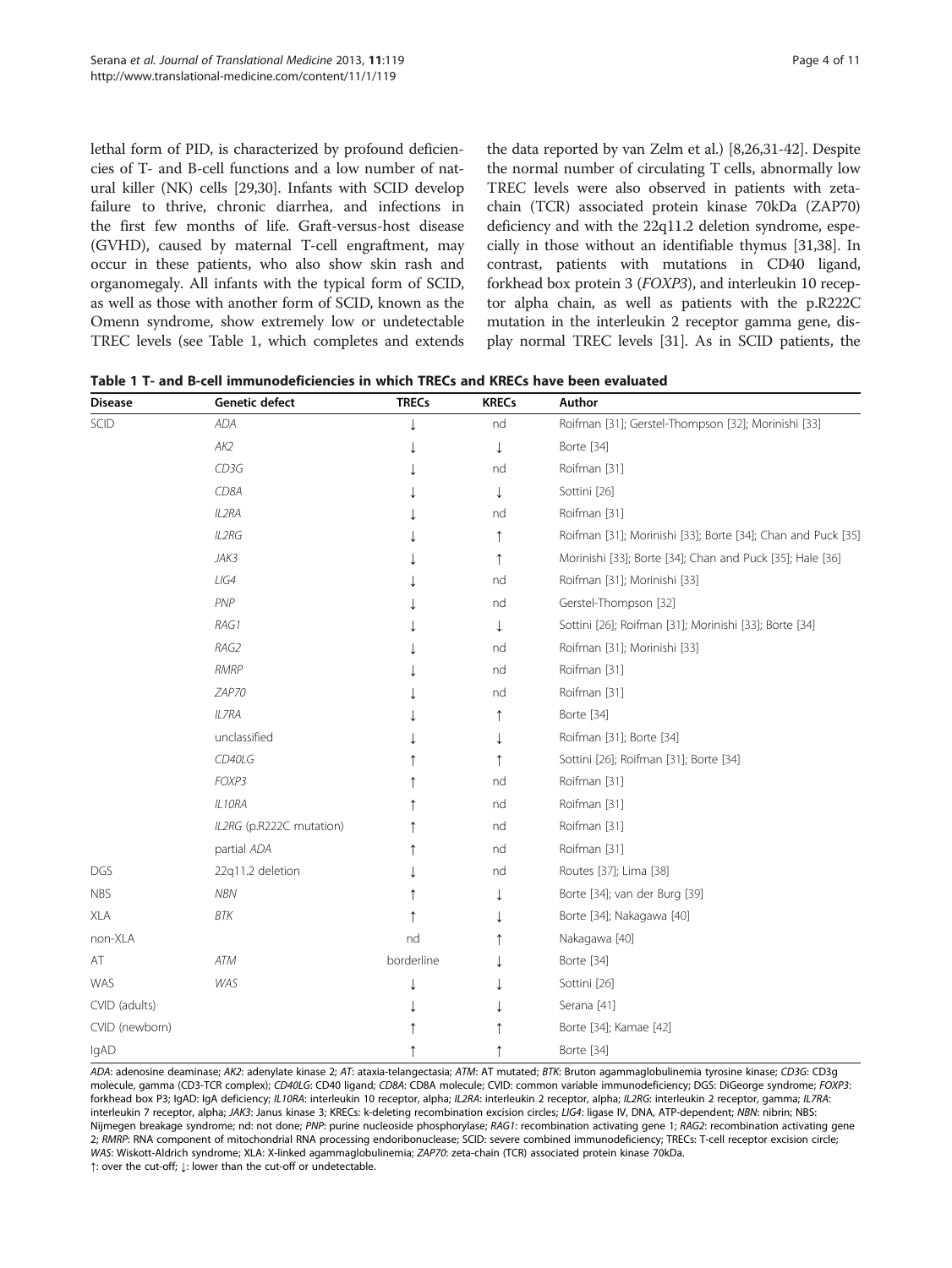TREC assay contributed to understand the pathophysiology of other PID such as CD4<sup>+</sup> T lymphocytopenia. In these patients, TREC levels correlated to the severity of the T-cell immunodeficiency [[43](#page-8-0)]. Finally, TREC quantification has been used to improve our understanding of the T-cell abnormality that is sometimes observed in common variable immunodeficiency (CVID), although its precise role in this condition is still a matter of debate. While in fact some authors reported that the median TREC level in these patients was significantly higher than in healthy subjects, others found that this number was significantly reduced, in particular in patients characterized by a low number of switched/ memory B cells (sIgD<sup>-</sup>CD27<sup>+</sup>), by a large proportion of CD19hiCD21<sup>lo</sup> cells, and by an increased risk of autoimmunity and splenomegaly [[41,44-46\]](#page-8-0).

KREC level has been evaluated only very recently in children with PID, and mainly in patients affected by Xlinked or non X-linked agammaglobulinemia (XLA and non-XLA, respectively), and in those with CVID. While XLA, the most severe form of B-cell defects, results from a mutation in the Bruton agammaglobulinemia tyrosine kinase (BTK) gene that causes a B-cell differentiation arrest in the BM, with consequent absence of mature B cells and serum Ig, non-XLA is characterized by hypogammaglobulinemia with decreased B-cell counts in the absence of the BTK gene mutation [\[47](#page-8-0)]. In both forms, which account for about 20% of all B-cell defects, recurrent infections appear between 3 and 18 months of age [[48](#page-8-0)]. KREC measurement has been proposed as a potential tool for the identification of these two diseases, because B-cell maturation defects occur before IGKDEL events, and therefore KRECs should be not produced/ detected in these patients. Indeed, a study performed by analyzing KRECs derived from dried blood spots revealed that no KRECs were detected in 30 XLA and 5 non-XLA patients [\[40\]](#page-8-0). We employed the combined TREC/KREC assay to measure the extent of T- and B-cell neoproduction in CVID adult patients with no acute infections and undergoing Ig passive immunotherapy. The number of TREC+ lymphocytes, which depended on age and gender, was significantly reduced. At the same time, KREC number was lower than in controls, but it did not change with age and was not influenced by the gender. Of note, 35% of CVID patients had less KRECs/ml than the  $5<sup>th</sup>$  percentile calculated in controls [\[41](#page-8-0)]. On the contrary, newborns affected by CVID (and those with some other typical SCID, see Table [1\)](#page-3-0) displayed a number of KRECs comparable to that of healthy newborns [[34](#page-7-0)]. Very recently, Kamae et al. [\[42](#page-8-0)] showed that the amount of TRECs and KRECs can be a useful marker to assess the pathogenesis and clinical severity of CVID in distinct patients.

While the quantification of TRECs has been performed for years and is used as a surrogate marker of thymic

output in HIV-infected patients [[6\]](#page-7-0), the precise interpretation of TREC data obtained in acquired immunodeficiency subjects is more challenging. Indeed, it depends heavily on the assumed fate of naive T cells, recent thymic emigrants in particular [[12,24](#page-7-0)[,49\]](#page-8-0), and on the different clinical-pathological parameters of infected subjects, such as age and plasma HIV-1 RNA. Although several studies have shown that HIV-infected subjects have a lower number of TRECs than that found in age-matched uninfected individuals [\[6,12,16](#page-7-0)[,50](#page-8-0)], the TREC number is variable among patients and overlaps with that of controls [[16](#page-7-0)]. Using the TREC/KREC assay we found that the number of TREC<sup>+</sup> cells of patients that need antiretroviral therapy was significantly lower not only when compared to controls, but also when compared to HIV-infected patients with a relatively conserved CD4 cell number and not requiring treatment according to the current guidelines. In this latter group, the number of KRECs was significantly higher than that found in patients needing treatment, but similar to that found in age-matched healthy controls [\[51\]](#page-8-0).

# TREC/KREC assay for detection of neonatal primary immunodeficiency diseases

Early recognition of SCID should be considered a pediatric emergency, because a diagnosis before the vaccination programs and the onset of recurrent infections allows lifesaving HSCT, enzyme replacement, or gene therapy [[52-60\]](#page-8-0). Similarly, early diagnosis and treatment, including periodical intravenous Ig replacement therapy, are essential to improve the prognosis and the quality of life of patients with B-cell defects. However, infants with SCID or agammaglobulinemia often appear normal at birth, have no family history of immunodeficiency [\[61](#page-8-0)], and, consequently, many of them are not identified until life-threatening infections occur.

The demonstration that the TREC assay detects SCID patients regardless of the underlying genetic defects [[33](#page-7-0)] and that agammaglobulinemia patients can be identified with KREC quantification [\[40](#page-8-0)], suggested that the TREC and KREC assays can be used for the detection of SCID and agammaglobulinemia in newborn screening (NBS) programs. This is particularly true for SCID, which satisfies the criteria recommended by the Secretary's Advisory Committee on Heritable Disorders in Newborns and Children [[62\]](#page-8-0). The TREC assay was the first to be modified and calibrated to allow the test to be performed on DNA extracted from small spots of dried blood, to be highly sensitive and specific for SCID, cost-effective, reproducible and, therefore, amenable to be used in a population-based screening [\[63](#page-8-0)]. Pilot studies of NBS for SCID, integrated with diagnosis and management guidelines, have been performed in some U.S. states [\[61](#page-8-0)]. Accordingly, in 2008, Wisconsin became the first state to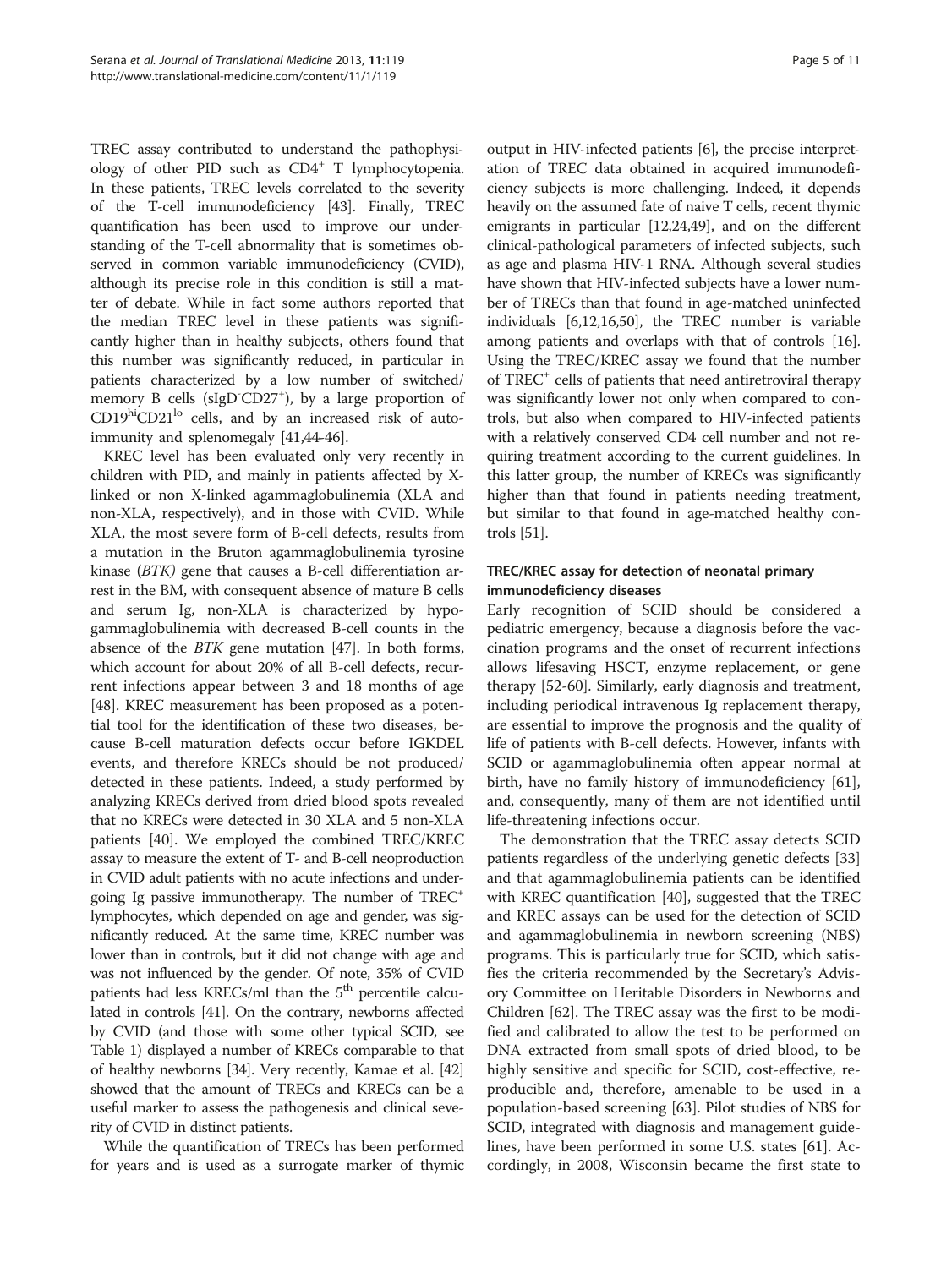implement mandatory NBS for T-cell deficiencies [[37](#page-8-0)], followed, in February 2009, by Massachusetts [\[32,](#page-7-0)[64](#page-8-0)] and, later, by New York, Navajo Nation, California, Puerto Rico and Louisiana [\[65\]](#page-8-0). By using in-house modifications of the TREC assay (with the exception of California, where a TREC assay kit under development by a company was used), these pilot studies identified, among the 961,925 newborns screened, several cases of T-cell deficits, 14 of which resulted to be SCID at the confirmatory tests, 6 SCID variants, and 40 T-cell lymphopenia not related to SCID [\[32](#page-7-0)[,35,63](#page-8-0)-[65\]](#page-8-0). All infants with SCID identified in Wisconsin and Massachusetts have undergone transplantation or enzyme replacement therapy and are all alive [[36,37](#page-8-0)]. More recently, also the TREC/KREC assay was modified, making it suitable to be performed on a single Guthrie card punch. This assay has been validated in a cohort of 2,560 NBS cards from healthy neonates and used to identify patients with SCID, XLA, ataxia-telangiectasia, and Nijmegen-breakage-syndrome [\[34\]](#page-7-0). The early diagnosis of children with XLA is expected to significantly improve their quality of life and contribute to a reduction of health care costs. Indeed, because their clinical phenotype is less severe than that in SCID, the risk of undiagnosed disease in their first years of life in absence of a screening program would foster the development of more severe organ damage.

Conclusively, considering that the TREC measurement is performed at the relatively low cost of approximately \$ 5.50 per assay [\[37](#page-8-0)], that the inclusion of KREC detection in the TREC assay barely increases the costs, and that SCID and agammaglobulinemia have a combined estimated incidence of 1:30,000-1:50,000 births, a single assay capable of screening for both conditions should further improve the cost-effectiveness of the NBS for PID. The importance of introducing PID in NBS programs has been underlined by the guidelines very recently proposed by Borte et al. [[66](#page-8-0)].

# Quantification of TRECs and KRECs for therapy monitoring of primary and acquired immunodeficiencies

Patients with SCID have a very short life-expectancy if they are not promptly treated with HLA-identical or HLA-haploidentical HSCT [\[67,68\]](#page-8-0), which frequently results into a durable engraftment of all hematopoietic cell lineages that leads to a restoration of immunological functions in the absence of GVHD [[68,69\]](#page-8-0). Therefore, the success of HSCT mainly depends on the rate of cellular immune reconstitution [[70](#page-8-0)-[75](#page-9-0)]. However, while innate immunity shows a full phenotypic and functional recovery within a month from transplantation [[76](#page-9-0)], the recovery of T cells can be significantly delayed, even in comparison to that of B cells, which can occur within 6–9 months (although a fully functional reconstitution encompassing the synthesis of all Ig isotypes may require up to 2 years)

[[76](#page-9-0)-[80\]](#page-9-0). Therefore, due to the impairment of both T- and B-cell functions, HSCT recipients are more prone to infections and relapse of malignancies [\[81,82](#page-9-0)], and the risk of developing these complications notably correlates with the recovery of  $CD4^+$  T cells [[83](#page-9-0)]. Because it is known that, in these patients, the appearance of TRECs is the most predictive indicator for long-term T-cell reconstitution [\[84\]](#page-9-0), a frequent monitoring of the T-cell immunity and TREC number after HSCT can help identify those patients who will eventually fail to be properly reconstituted, thus requiring additional therapies that could be more timely initiated. The use of the TREC assay may be also relevant to verify the outcome of unconditioned transplantations with matched sibling and family donors. In these cases, which are highly successful in terms of survival outcome, the assay may be informative in detecting a long-term thymopoiesis, or to establish whether the T-cell reconstitution is due to an engraftment of mature T cells that will ultimately be exhausted, thus leading to a longterm T-cell deficiency [[83\]](#page-9-0). Indeed, a low TREC number has been found after unconditioned procedures, indicating the occurrence of only a limited prethymic progenitor-cell engraftment. Therefore, in these transplantations, the long term T-cell immunity is likely to be sustained by a pool of mature T cells [[85](#page-9-0)]. Finally, the progressive decline of thymopoiesis observed after HSCT has been attributed to a number of factors. These include: a defective thymic microenvironment, which is derived from pre-existing alterations or GVHD-induced damages; the lack of an adequate reservoir of healthy donor stem cells (associated with the lack of conditioning); an insufficient HSC dose; or the recipient's age [[83,86,87\]](#page-9-0).

The long-term (functional) immune recovery was particularly difficult to assess in Adenosine deaminase (ADA)-SCID patients. Treatments of these patients have included HSCT from an HLA-identical sibling donor without conditioning regimen, when available [\[88](#page-9-0)], enzyme replacement therapy [[89](#page-9-0)], transplantation with unrelated donor cells [\[88\]](#page-9-0), and gene therapy [\[90,91\]](#page-9-0). Using the TREC/KREC assay, we conducted a detailed evaluation of T- and B-cell reconstitution in patients with broadly overlapping immunologic parameters, treated with HSCT or with polyethylene glycol-conjugated (PEG)-ADA. We found that the TREC level rose in both groups, but then quickly declined and persisted at low levels in the PEG-ADA group. The B-cell generation, studied both by B-cell subset phenotyping and KREC quantification, was more often impaired in the PEG-ADA group, and homeostatic proliferation could only partly compensate the decreased BM output [[27](#page-7-0)].

TRECs/KRECs were also measured in patients with other PID (SCID T<sup>-B-</sup>NK<sup>+</sup>, SCID T<sup>-</sup>B<sup>-</sup>NK<sup>+</sup>, SCID T<sup>-B+</sup>NK<sup>+</sup>, SCID T<sup>-</sup>B<sup>+</sup>NK<sup>-</sup>, X-linked hyper IgM, Wiskott-Aldrich syndrome and familial hemophagocytic lymphohistiocytosis)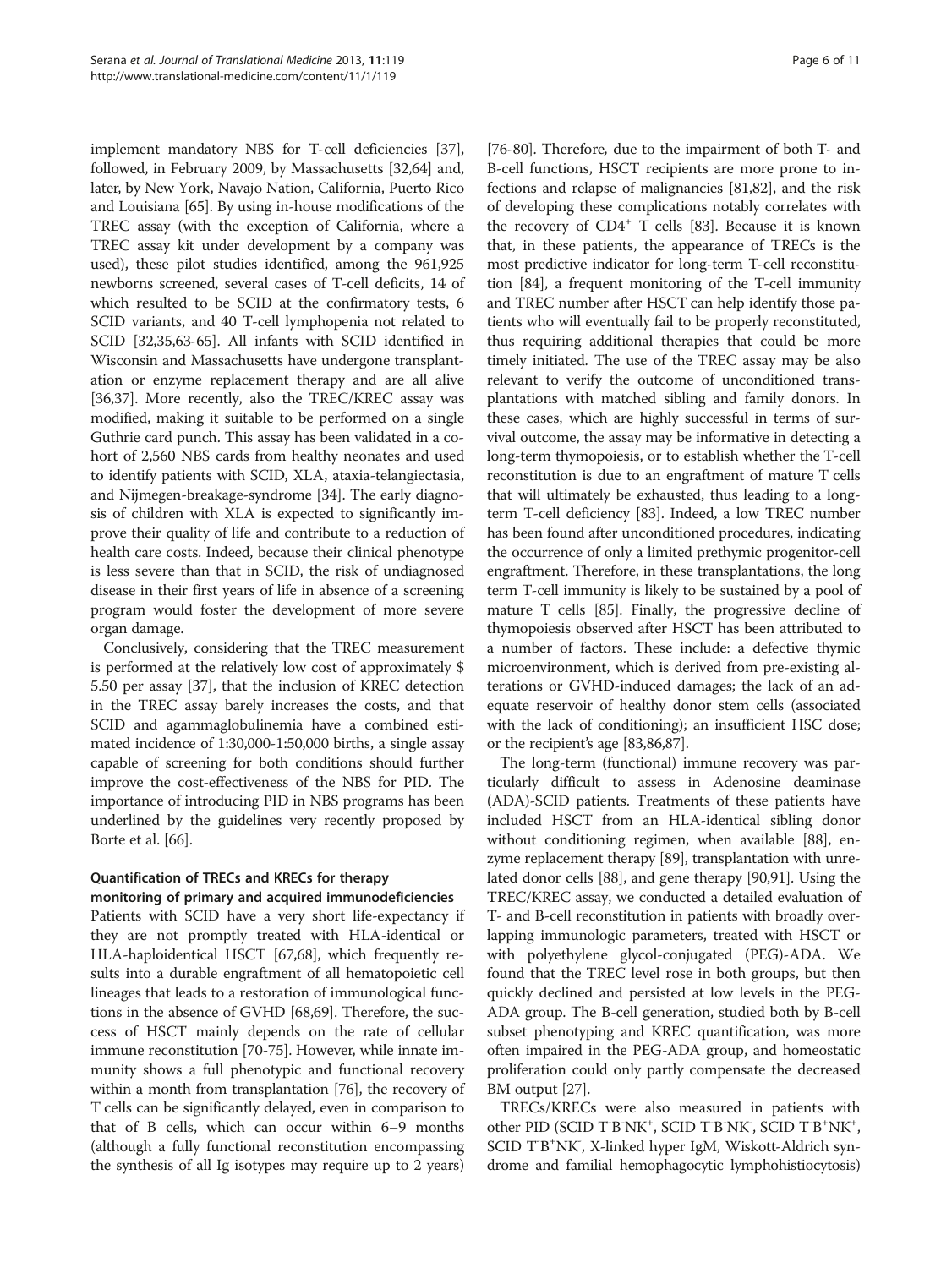who underwent HSCT and were followed up for a period ranging from 12 to 79 months. These children were heterogeneous with respect to sex, immunodeficiency type, graft donor, age of the donors and recipients of HSCT, type of conditioning, and occurrence and grade of GVHD. We found that the post-transplantation increase of TRECs and KRECs could be either strictly associated or independent of each other, and it was followed by the normalization of the T-cell repertoire and Ig production. Some patients showed a sharp, but transitory increase in new lymphocyte output which declined later on; in other patients, the TREC and KREC number remained very low for the entire period of surveillance [[26](#page-7-0)].

An early output of B and T lymphocytes from the production and maturation sites, which is indicative of successful clinical outcome, was demonstrated, using a similar approach, also in transplanted SCID patients with a deficient recombination-activating gene 2 [\[92\]](#page-9-0).

The TREC assay was also extensively used to evaluate the immune reconstitution in HIV-infected patients treated with antiviral therapy [\[6,](#page-7-0)[93-96\]](#page-9-0). Common knowledge is that thymic immune reconstitution of HIVinfected patients is more successful in children than in adults, suggesting that increased thymic output could play, at least in the formers, a predominant role in immune recovery [\[97\]](#page-9-0). TREC number increases in both virological responder and non-responder children, indicating that the persistence of viremia during therapy does not impair the increase in thymic function and the subsequent output of naive cells [[98](#page-9-0)]. In adult patients with HIV-related lymphoma highly responder to antiretroviral therapy, the analysis of the kinetics and the extent of T-cell reconstitution before and after HSCT demonstrated that the very low level of TRECs before transplantation significantly increased following treatment [\[99\]](#page-9-0), due to an extent of immune recovery close to that observed in transplanted HIV-negative patients with lymphoma [\[100](#page-9-0)]. Similarly, TREC monitoring in HIV-infected patients, long-term treated with low-doses of recombinant human growth hormone therapy, showed a recovery of thymopoiesis, as confirmed also by thymic index, density and area quantification [\[101\]](#page-9-0). Only few data are available on the number of KRECs in treated HIV-infected patients. One year of therapy did not modify the KREC number, while the longlasting treatment (6 years) resulted in a significant decrease in new B-cell release from the BM [[51](#page-8-0)]. However, due to the scarcity of available data, the usefulness of KREC quantification in these patients remains to be firmly established.

# Limitations of the use TRECs and KRECs as immunological markers of immunodeficiency

Because TRECs and KRECs are not produced if maturation of T cells and B cells ceases at early steps, they are diluted out after cell division, they can persist in old thymic emigrant cells, and they disappear after cell death, caution is warranted in interpreting their number in the clinical setting. Therefore, even though expressing the amount of TRECs or KRECs per ml of blood overcomes the issue of peripheral dilution [[24](#page-7-0),[102](#page-10-0)], this measurement alone cannot still be considered a direct clinical marker of immune disease. Indeed, TRECs can be decreased in subjects that are not immunodeficient, such as premature babies and Down syndrome patients [\[103](#page-10-0),[104](#page-10-0)]. Therefore, it must be also emphasized that TREC/KREC determination is only the first-tier assay, that must be followed by appropriate second-tier assays defining the disease (if any) that results in the low TREC/KREC values.

# Conclusions

The increasing laboratory and clinical evidences reported in this review, which extends and completes the recent one by van Zelm et al. [\[8](#page-7-0)], indicate that the quantification of TRECs and KRECs can be very informative in the management of patients with primary and acquired immunodeficiencies. It appeared that it is technically feasible to introduce the TREC/KREC assay into routine laboratory practice both for NBS and for a more critical monitoring of the rate of T- and B-cell immune reconstitution following HSCT and antiretroviral therapy.

#### Abbreviations

ADA: Adenosine deaminase; BcR: B-cell receptor; BM: bone marrow; BTK: Bruton agammaglobulinemia tyrosine kinase; CJ: Coding joint; Ct: Cycle threshold; CVID: common variable immunodeficiency; D: Diversity; FOXP3: Forkhead box protein 3; GVHD: Graft-versus-host disease; HSCT: Human stem-cell transplantation; IGK: Ig kappa; IGKC: IGK constant gene; IGKDEL: IGK deleting element or like; IGKJ: IGK joining genes; J: Joining; KRECs: Kappa-deleting recombination excision circles; NBS: Newborn screening; NK: Natural killer; PBMC: Peripheral blood mononuclear cells; PEG: Polyethylene glycol; PID: Primary immunodeficiencies; RSS: Recombination signal sequences; SCID: Severe combined immunodeficiency; SJ: Signal joint; TR: T-cell receptor; TRA: TR alpha; TRAC: TRA constant gene; TRECs: T-cell receptor excision circles; V: Variable; XLA: X-linked agammaglobulinemia; ZAP70: zeta-chain (TCR) associated protein kinase 70kDa.

#### Competing interests

The authors declare that they have no conflicts of interest.

#### Authors' contributions

FS discussed the outline and contributed to the drafting of the article, MC, CZ, AS, DB, AB assisted in drafting the manuscript and approved the final version; LC discussed the manuscript and approved the final version; and LI wrote the manuscript. All authors read and approved the final manuscript.

#### Acknowledgments

MC and CZ are supported by fellowships from Regione Lombardia-Piano Regionale Sangue and from Fondazione Rodella, Montichiari. The laboratory is supported by grants from Fondazione Berlucchi and Istituto Superiore di Sanità (n.40H2), Italy.

#### Author details

<sup>1</sup>Inter-departmental AIL Laboratory, Diagnostics Department, Spedali Civili of Brescia, Brescia, Italy. <sup>2</sup>Clinical Biochemistry, Department of Molecular and Translational Medicine, University of Brescia, Brescia, Italy.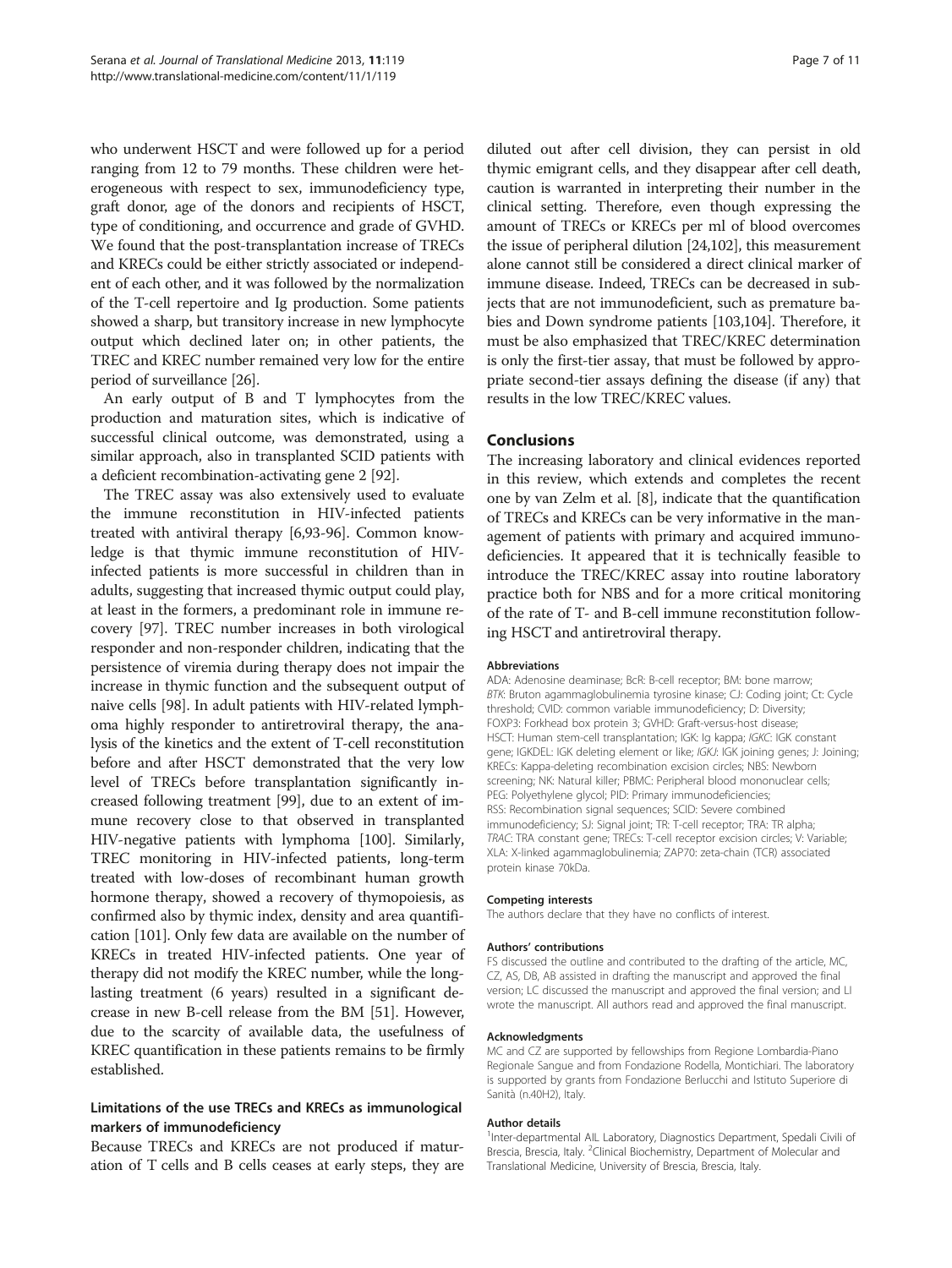<span id="page-7-0"></span>Received: 28 January 2013 Accepted: 6 May 2013 Published: 9 May 2013

#### References

- Nossal GJ: Negative selection of lymphocytes. Cell 1994, 76:229-239. Review.
- 2. Fry AM, Jones LA, Kruisbeek AM, Matis LA: Thymic requirement for clonal deletion during T cell development. Science 1989, 246:1044–1046.
- Hodes RJ, Sharrow SO, Solomon A: Failure of T cell receptor V beta negative selection in an athymic environment. Science 1989, 246:1041–1044.
- Dik WA, Pike-Overzet K, Weerkamp F, de Ridder D, de Haas EF, Baert MR, van der Spek P, Koster EE, Reinders MJ, van Dongen JJ, Langerak AW, Staal FJ: New insights on human T cell development by quantitative T cell receptor gene rearrangement studies and gene expression profiling. J Exp Med 2005, 201:1715–1723.
- 5. Ghia P, Ten Boekel E, Rolink AG, Melchers F: B-cell development: a comparison between mouse and man. Immunol Today 1998, 19:480–485. Review.
- 6. Douek DC, McFarland RD, Keiser PH, Gage EA, Massey JM, Haynes BF, Polis MA, Haase AT, Feinberg MB, Sullivan JL, Jamieson BD, Zack JA, Picker LJ, Koup RA: Changes in thymic function with age and during the treatment of HIV infection. Nature 1998, 396:690–695.
- 7. van Zelm MC, Szczepanski T, van der Burg M, van Dongen JJ: Replication history of B lymphocytes reveals homeostatic proliferation and extensive antigen-induced B cell expansion. J Exp Med 2007, 204:645–655.
- 8. van Zelm MC, van der Burg M, Langerak AW, van Dongen JJ: PID comes full circle: applications of V(D)J recombination excision circles in research, diagnostics and newborn screening of primary immunodeficiency disorders. Front Immunol 2011, 2:12.
- Siminovitch KA, Bakhshi A, Goldman P, Korsmeyer SJ: A uniform deleting element mediates the loss of kappa genes in human B cells. Nature 1985, 316:260–262.
- 10. Beishuizen A, de Bruijn MA, Pongers-Willemse MJ, Verhoeven MA, van Wering ER, Hählen K, Breit TM, de Bruin-Versteeg S, Hooijkaas H, van Dongen JJ: Heterogeneity in junctional regions of immunoglobulin kappa deleting element rearrangements in B cell leukemias: a new molecular target for detection of minimal residual disease. Leukemia 1997, 11:2200–2207.
- 11. Verschuren MC, Wolvers-Tettero IL, Breit TM, Noordzij J, van Wering ER, van Dongen JJ: Preferential rearrangements of the T cell receptor-deltadeleting elements in human T cells. J Immunol 1997, 158:1208–1216.
- 12. Hazenberg MD, Otto SA, Cohen Stuart JW, Verschuren MC, Borleffs JC, Boucher CA, Coutinho RA, Lange JM, Rinke de Wit TF, Tsegaye A, van Dongen JJ, Hamann D, de Boer RJ, Miedema F: Increased cell division but not thymic dysfunction rapidly affects the T-cell receptor excision circle content of the naive T cell population in HIV-1 infection. Nat Med 2000, 6:1036–1042.
- 13. Hazenberg MD, Verschuren MC, Hamann D, Miedema F, van Dongen JJ: T cell receptor excision circles as markers for recent thymic emigrants: basic aspects, technical approach, and guidelines for interpretation. J Mol Med 2001, 79:631-640. Review.
- 14. Sodora DL, Douek DC, Silvestri G, Montgomery L, Rosenzweig M, Igarashi T, Bernacky B, Johnson RP, Feinberg MB, Martin MA, Koup RA: Quantification of thymic function by measuring T cell receptor excision circles within peripheral blood and lymphoid tissues in monkeys. Eur J Immunol 2000, 30:1145–1153.
- 15. van der Weerd K, Dik WA, Schrijver B, Bogers AJ, Maat AP, van Nederveen FH, van Hagen PM, van Dongen JJ, Langerak AW, Staal FJ: Combined TCRG and TCRA TREC analysis reveals increased peripheral T-lymphocyte but constant intra-thymic proliferative history upon ageing. Mol Immunol 2013, 53:302–312.
- 16. Zhang L, Lewin SR, Markowitz M, Lin HH, Skulsky E, Karanicolas R, He Y, Jin X, Tuttleton S, Vesanen M, Spiegel H, Kost R, van Lunzen J, Stellbrink HJ, Wolinsky S, Borkowsky W, Palumbo P, Kostrikis LG, Ho DD: Measuring recent thymic emigrants in blood of normal and HIV-1-infected individuals before and after effective therapy. J Exp Med 1999, 190:725–732.
- 17. Zubakov D, Liu F, van Zelm MC, Vermeulen J, Oostra BA, van Duijn CM, Driessen GJ, van Dongen JJ, Kayser M, Langerak AW: Estimating human age from T-cell DNA rearrangements. Curr Biol 2010, 20:R970–R971.
- 18. Ponchel F, Toomes C, Bransfield K, Leong FT, Douglas SH, Field SL, Bell SM, Combaret V, Puisieux A, Mighell AJ, Robinson PA, Inglehearn CF, Isaacs JD, Markham AF: Real-time PCR based on SYBR-green I fluorescence: an alternative to the TaqMan assay for a relative quantification of gene rearrangements, gene amplifications and micro gene deletions. BMC Biotechnol 2003, 3:18.
- 19. Nobile M, Correa R, Borghans JA, D'Agostino C, Schneider P, De Boer RJ, Pantaleo G, Swiss HIV Cohort Study: De novo T-cell generation in patients at different ages and stages of HIV-1 disease. Blood 2004, 104:470–477.
- 20. Hug A, Korporal M, Schröder I, Haas J, Glatz K, Storch-Hagenlocher B, Wildemann B: Thymic export function and T cell homeostasis in patients with relapsing remitting multiple sclerosis. J Immunol 2003, 171:432-437.
- 21. Hazenberg MD, Otto SA, de Pauw ES, Roelofs H, Fibbe WE, Hamann D, Miedema F: T-cell receptor excision circle and T-cell dynamics after allogeneic stem cell transplantation are related to clinical events. Blood 2002, 99:3449–3453.
- 22. Bains I, Thiébaut R, Yates AJ, Callard R: Quantifying thymic export: combining models of naive T cell proliferation and TCR excision circle dynamics gives an explicit measure of thymic output. J Immunol 2009, 183:4329–4336.
- 23. Krenger W, Schmidlin H, Cavadini G, Holländer GA: On the relevance of TCR rearrangement circles as molecular markers for thymic output during experimental graft-versus-host disease. J Immunol 2004, 172:7359–7567.
- 24. Ribeiro RM, Perelson AS: Determining thymic output quantitatively: using models to interpret experimental T-cell receptor excision circle (TREC) data. Immunol Rev 2007, 216:21–34. Review.
- 25. Fronkova E, Muzikova K, Mejstrikova E, Kovac M, Formankova R, Sedlacek P, Hrusak O, Stary J, Trka J: B-cell reconstitution after allogeneic SCT impairs minimal residual disease monitoring in children with ALL. Bone Marrow Transplant 2008, 42:187–196.
- 26. Sottini A, Ghidini C, Zanotti C, Chiarini M, Caimi L, Lanfranchi A, Moratto D, Porta F, Imberti L: Simultaneous quantification of recent thymic T-cell and bone marrow B-cell emigrants in patients with primary immunodeficiency undergone to stem cell transplantation. Clin Immunol 2010, 136:217–227.
- 27. Serana F, Sottini A, Chiarini M, Zanotti C, Ghidini C, Lanfranchi A, Notarangelo LD, Caimi L, Imberti L: The different extent of B and T cell immune reconstitution after hematopoietic stem cell transplantation and enzyme replacement therapies in SCID patients with adenosine deaminase deficiency. J Immunol 2010, 185:7713-7722.
- 28. Notarangelo LD: Primary immunodeficiencies. J Allergy Clin Immunol 2010, 125(2 Suppl 2):S182–S194.
- 29. Buckley RH: Molecular defects in human severe combined immunodeficiency and approaches to immune reconstitution. Annu Rev Immunol 2004, 22:625–655. Review.
- 30. Fischer A, Le Deist F, Hacein-Bey-Abina S, André-Schmutz I, Basile Gde S, de Villartay JP, Cavazzana-Calvo M: Severe combined immunodeficiency. A model disease for molecular immunology and therapy. Immunol Rev 2005, 203:98–109. Review.
- 31. Roifman CM, Somech R, Kavadas F, Pires L, Nahum A, Dalal I, Grunebaum E: Defining combined immunodeficiency. J Allergy Clin Immunol 2012, 130:177–183.
- 32. Gerstel-Thompson JL, Wilkey JF, Baptiste JC, Navas JS, Pai SY, Pass KA, Eaton RB, Comeau AM: High-throughput multiplexed T-cell-receptor excision circle quantitative PCR assay with internal controls for detection of severe combined immunodeficiency in population-based newborn screening. Clin Chem 2010, 56:1466–1474.
- 33. Morinishi Y, Imai K, Nakagawa N, Sato H, Horiuchi K, Ohtsuka Y, Kaneda Y, Taga T, Hisakawa H, Miyaji R, Endo M, Oh-Ishi T, Kamachi Y, Akahane K, Kobayashi C, Tsuchida M, Morio T, Sasahara Y, Kumaki S, Ishigaki K, Yoshida M, Urabe T, Kobayashi N, Okimoto Y, Reichenbach J, Hashii Y, Tsuji Y, Kogawa K, Yamaguchi S, Kanegane H, Miyawaki T, Yamada M, Ariga T, Nonoyama S: Identification of severe combined immunodeficiency by T-cell receptor excision circles quantification using neonatal Guthrie cards. J Pediatr 2009, 155:829–833.
- 34. Borte S, von Döbeln U, Fasth A, Wang N, Janzi M, Winiarski J, Sack U, Pan-Hammarström Q, Borte M, Hammarström L: Neonatal screening for severe primary immunodeficiency diseases using high-throughput triplex real-time PCR. Blood 2012, 119:2552–2555.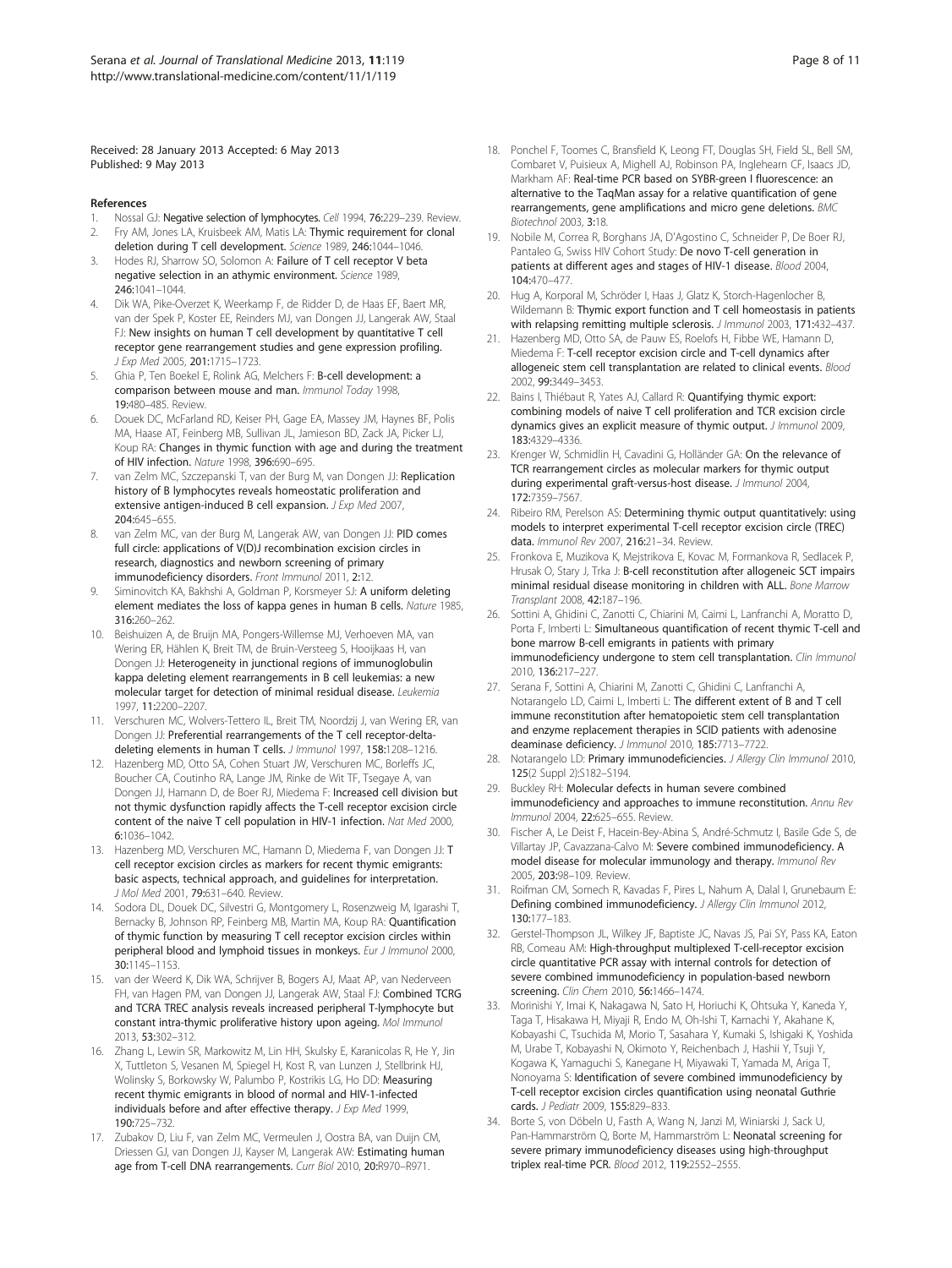- <span id="page-8-0"></span>35. Chan K, Puck JM: Development of population-based newborn screening for severe combined immunodeficiency. J Allergy Clin Immunol 2005, 115:391–398.
- 36. Hale JE, Bonilla FA, Pai SY, Gerstel-Thompson JL, Notarangelo LD, Eaton RB, Comeau AM: Identification of an infant with severe combined immunodeficiency by newborn screening. J Allergy Clin Immunol 2010, 126:1073–1074.
- 37. Routes JM, Grossman WJ, Verbsky J, Laessig RH, Hoffman GL, Brokopp CD, Baker MW: Statewide newborn screening for severe T-cell lymphopenia. JAMA 2009, 302:2465–2470.
- 38. Lima K, Abrahamsen TG, Foelling I, Natvig S, Ryder LP, Olaussen RW: Low thymic output in the 22q11.2 Deletion syndrome measured by CCR9+ CD45RA+ T cell counts and T cell receptor rearrangement excision circles. Clin Exp Immunol 2010, 161:98–107.
- 39. van der Burg M, Pac M, Berkowska MA, Goryluk-Kozakiewicz B, Wakulinska A, Dembowska-Baginska B, Gregorek H, Barendregt BH, Krajewska-Walasek M, Bernatowska E, van Dongen JJ, Chrzanowska KH, Langerak AW: Loss of juxtaposition of RAG-induced immunoglobulin DNA ends is implicated in the precursor B-cell differentiation defect in NBS patients. Blood 2010, 115:4770–4777.
- 40. Nakagawa N, Imai K, Kanegane H, Sato H, Yamada M, Kondoh K, Okada S, Kobayashi M, Agematsu K, Takada H, Mitsuiki N, Oshima K, Ohara O, Suri D, Rawat A, Singh S, Pan-Hammarström Q, Hammarström L, Reichenbach J, Seger R, Ariga T, Hara T, Miyawaki T, Nonoyama S: Quantification of κdeleting recombination excision circles in Guthrie cards for the identification of early B-cell maturation defects. J Allergy Clin Immunol 2011, 128:223–225.e2.
- 41. Serana F, Airò P, Chiarini M, Zanotti C, Scarsi M, Frassi M, Lougaris V, Plebani A, Caimi L, Imberti L: Thymic and bone marrow output in patients with common variable immunodeficiency. J Clin Immunol 2011, 31:540–549.
- 42. Kamae C, Nakagawa N, Sato H, Honma K, Mitsuiki N, Ohara O, Kanegane H, Pasic S, Pan-Hammarström Q, van Zelm MC, Morio T, Imai K, Nonoyama S: Common variable immunodeficiency classification by quantifying T-cell receptor and immunoglobulin κ-deleting recombination excision circles. J Allergy Clin Immunol. in press.
- 43. Amariglio N, Lev A, Simon A, Rosenthal E, Spirer Z, Efrati O, Broides A, Rechavi G, Somech R: Molecular assessment of thymus capabilities in the evaluation of T-cell immunodeficiency. Pediatr Res 2010, 67:211–216.
- 44. Warnatz K, Wehr C, Dräger R, Schmidt S, Eibel H, Schlesier M, Peter HH: Expansion of CD19(hi)CD21(lo/neg) B cells in common variable immunodeficiency (CVID) patients with autoimmune cytopenia. Immunobiology 2002, 206:502–513.
- 45. Guazzi V, Aiuti F, Mezzaroma I, Mazzetta F, Andolfi G, Mortellaro A, Pierdominici M, Fantini R, Marziali M, Aiuti A: Assessment of thymic output in common variable immunodeficiency patients by evaluation of T cell receptor excision circles. Clin Exp Immunol 2002, 129:346–353.
- 46. Moratto D, Gulino AV, Fontana S, Mori L, Pirovano S, Soresina A, Meini A, Imberti L, Notarangelo LD, Plebani A, Badolato R: Combined decrease of defined B and T cell subsets in a group of common variable immunodeficiency patients. Clin Immunol 2006, 121:203–214.
- 47. Conley ME, Rohrer J, Minegishi Y: X-linked agammaglobulinemia. Clin Rev Allergy Immunol 2000, 19:183–204. Review.
- 48. Kanegane H, Futatani T, Wang Y, Nomura K, Shinozaki K, Matsukura H, Kubota T, Tsukada S, Miyawaki T: Clinical and mutational characteristics of X-linked agammaglobulinemia and its carrier identified by flow cytometric assessment combined with genetic analysis. J Allergy Clin Immunol 2001, 108:1012–1020.
- 49. Hazenberg MD, Borghans JA, de Boer RJ, Miedema F: Thymic output: a bad TREC record. Nat Immunol 2003, 4:97–99. Review.
- 50. Hatzakis A, Touloumi G, Karanicolas R, Karafoulidou A, Mandalaki T, Anastassopoulou C, Zhang L, Goedert JJ, Ho DD, Kostrikis LG: Effect of recent thymic emigrants on progression of HIV-1 disease. Lancet 2000, 355:599–604.
- 51. Quiros-Roldan E, Serana F, Chiarini M, Zanotti C, Sottini A, Gotti D, Torti C, Caimi L, Imberti L: Effects of combined antiretroviral therapy on B- and T-cell release from production sites in long-term treated HIV-1+ patients. J Transl Med 2012, 10:94.
- 52. Buckley RH, Schiff SE, Schiff RI, Markert L, Williams LW, Roberts JL, Myers LA, Ward FE: Hematopoietic stem-cell transplantation for the treatment of severe combined immunodeficiency. N Engl J Med 1999, 340:508–516.
- 53. Kane L, Gennery AR, Crooks BN, Flood TJ, Abinun M, Cant AJ: Neonatal bone marrow transplantation for severe combined immunodeficiency. Arch Dis Child Fetal Neonatal Ed 2001, 85:F110–F113.
- 54. Myers LA, Patel DD, Puck JM, Buckley RH: Hematopoietic stem cell transplantation for severe combined immunodeficiency in the neonatal period leads to superior thymic output and improved survival. Blood 2002, 99:872–878.
- 55. Buckley RH: Transplantation of hematopoietic stem cells in human severe combined immunodeficiency: longterm outcomes. Immunol Res 2011, 49:25–43. Review.
- 56. Hershfield MS, Buckley RH, Greenberg ML, Melton AL, Schiff R, Hatem C, Kurtzberg J, Markert ML, Kobayashi RH, Kobayashi AL, Abuchowski A: Treatment of adenosine deaminase deficiency with polyethylene glycol-modified adenosine deaminase. N Engl J Med 1987, 316:589–596.
- 57. Aiuti A, Cattaneo F, Galimberti S, Benninghoff U, Cassani B, Callegaro L, Scaramuzza S, Andolfi G, Mirolo M, Brigida I, Tabucchi A, Carlucci F, Eibl M, Aker M, Slavin S, Al-Mousa H, Al Ghonaium A, Ferster A, Duppenthaler A, Notarangelo L, Wintergerst U, Buckley RH, Bregni M, Marktel S, Valsecchi MG, Rossi P, Ciceri F, Miniero R, Bordignon C, Roncarolo: Gene therapy for immunodeficiency due to adenosine deaminase deficiency. N Engl J Med 2009, 360:447–458.
- 58. Hacein-Bey-Abina S, Hauer J, Lim A, Picard C, Wang GP, Berry CC, Martinache C, Rieux-Laucat F, Latour S, Belohradsky BH, Leiva L, Sorensen R, Debré M, Casanova JL, Blanche S, Durandy A, Bushman FD, Fischer A, Cavazzana-Calvo M: Efficacy of gene therapy for X-linked severe combined immunodeficiency. N Engl J Med 2010, 363:355–364.
- 59. Gaspar HB, Cooray S, Gilmour KC, Parsley KL, Adams S, Howe SJ, Al Ghonaium A, Bayford J, Brown L, Davies EG, Kinnon C, Thrasher AJ: Long-term persistence of a polyclonal T cell repertoire after gene therapy for X-linked severe combined immunodeficiency. Sci Transl Med 2011, 3:97ra79.
- Brown L, Xu-Bayford J, Allwood Z, Slatter M, Cant A, Davies EG, Veys P, Gennery AR, Gaspar HB: Neonatal diagnosis of severe combined immunodeficiency leads to significantly improved survival outcome: the case for newborn screening. Blood 2011, 117:3243–3246.
- 61. Puck JM, SCID Newborn Screening Working Group: Population-based newborn screening for severe combined immunodeficiency: steps toward implementation. J Allergy Clin Immunol 2007, 120:760-768.
- Wilson JM, Jungner YG: Principles and practice of mass screening for disease. Bol Oficina Sanit Panam 1968, 65:281–393. Spanish.
- 63. Baker MW, Grossman WJ, Laessig RH, Hoffman GL, Brokopp CD, Kurtycz DF, Cogley MF, Litsheim TJ, Katcher ML, Routes JM: Development of a routine newborn screening protocol for severe combined immunodeficiency. J Allergy Clin Immunol 2009, 124:522–527.
- 64. Comeau AM, Hale JE, Pai SY, Bonilla FA, Notarangelo LD, Pasternack MS, Meissner HC, Cooper ER, DeMaria A, Sahai I, Eaton RB: Guidelines for implementation of population-based newborn screening for severe combined immunodeficiency. J Inherit Metab Dis 2010, 33(Suppl 2):S273–S281.
- 65. Buckley RH: The long quest for neonatal screening for severe combined immunodeficiency. J Allergy Clin Immunol 2012, 129:597-604. Review.
- 66. Borte S, von Döbeln U, Hammarström L: Guidelines for newborn screening of primary immunodeficiency diseases. Curr Opin Hematol 2013, 20:48–54.
- 67. Kenny AB, Hitzig WH: Bone marrow transplantation for severe combined immunodeficiency disease. Reported from 1968 to 1977. Eur J Paediatr 1979, 131:155–177.
- 68. Fischer A, Landais P, Friedrich W, Morgan G, Gerritsen B, Fasth A, Porta F, Griscelli C, Goldman SF, Levinsky R, Vossen J: European experience of bone- marrow transplantation for severe combined immunodeficiency. Lancet 1990, 336:850–854.
- 69. Fischer A, Durandy A, de Villartay JP, Vilmer E, Le Deist F, Gerota I, Griscelli C: HLA-haploidentical bone marrow transplantation for severe combined immunodeficiency using E rosette fractionation and cyclosporine. Blood 1986, 67:444–449.
- 70. Guillaume T, Rubinstein DB, Symann M: Immune reconstitution and immunotherapy after autologous hematopoietic stem cell transplantation. Blood 1998, 92:1471–1490. Review.
- 71. Koehl U, Bochennek K, Zimmermann SY, Lehrnbecher T, Sorensen J, Esser R, Andreas C, Kramm C, Grüttner HP, Falkenberg E, Orth A, Bader P, Schwabe D, Klingebiel T: Immune recovery in children undergoing allogeneic stem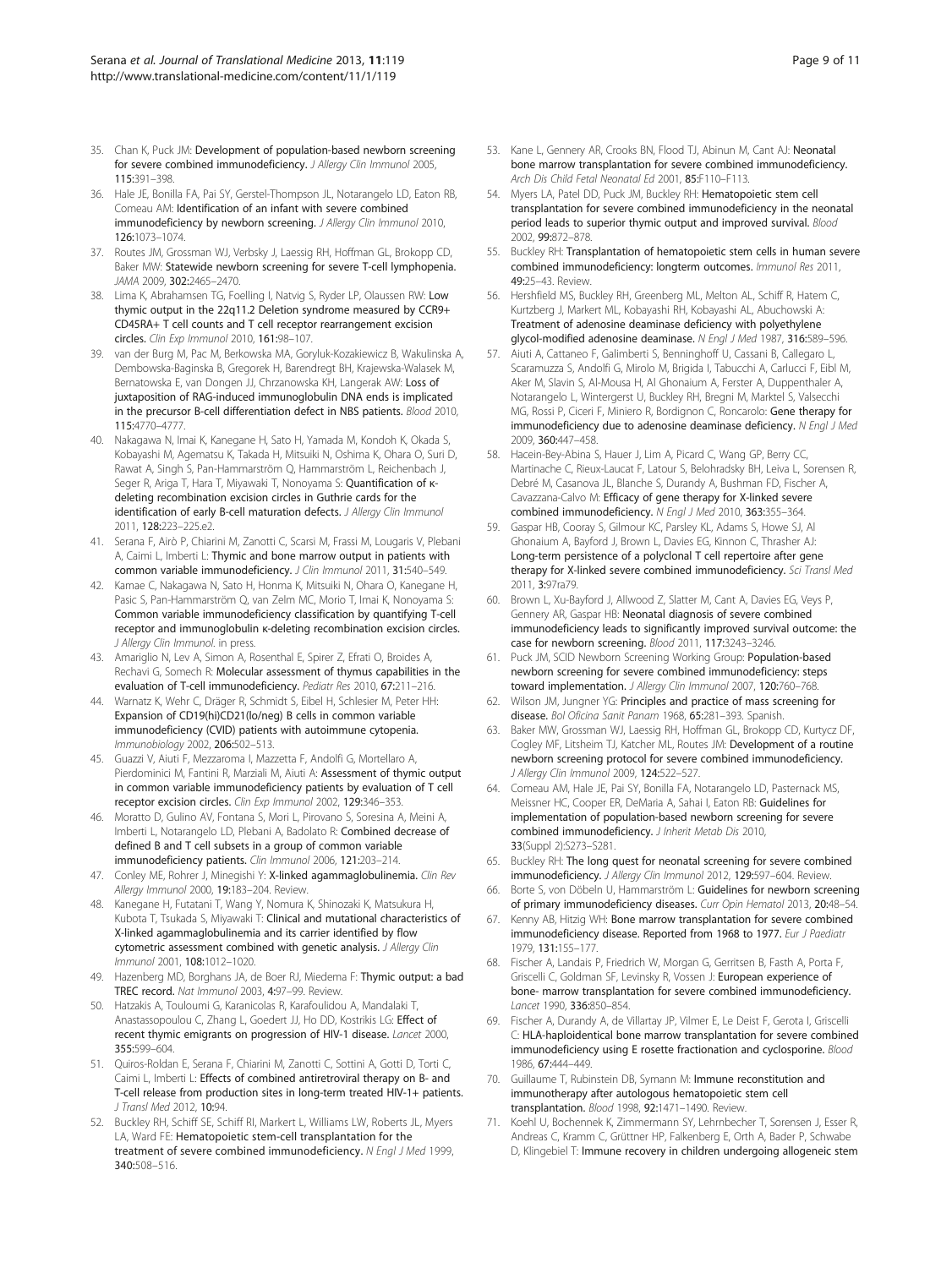<span id="page-9-0"></span>cell transplantation: absolute CD8+CD3+ count reconstitution is associated with survival. Bone Marrow Transplant 2007, 39:269–278.

- 72. Passweg J, Baldomero H, Chapuis B, Leibundgut K, Schanz U, Gratwohl A, Swiss Transplant Working Group Blood and Marrow Transplantation Board: Haematopoietic stem cell transplantation in Switzerland. Report from the Swiss Transplant Working Group Blood and Marrow Transplantation (STABMT) Registry 1997–2003. Swiss Med Wkly 2006, 136:50–58.
- 73. Klingebiel T, Handgretinger R, Lang P, Bader P, Niethammer D: Haploidentical transplantation for acute lymphoblastic leukemia in childhood. Blood Rev 2004, 18:181-192. Review.
- 74. Devine SM, Adkins DR, Khoury H, Brown RA, Devine SM, Adkins DR, Khoury H, Brown RA, Vij R, Blum W, DiPersio JF: Recent advances in allogeneic hematopoietic stem-cell transplantation. *J Lab Clin Med* 2003, 141:7–32. Review.
- 75. Schwinger W, Weber-Mzell D, Zois B, Rojacher T, Benesch M, Lackner H, Dornbusch HJ, Sovinz P, Moser A, Lanzer G, Schauenstein K, Ofner P, Handgretinger R, Urban C: Immune reconstitution after purified autologous and allogeneic blood stem cell transplantation compared with unmanipulated bone marrow transplantation in children. Brit J Haematol 2006, 135:76–84.
- 76. Isaacs JD, Thiel A: Stem cell transplantation for autoimmune disorders. Immune reconstitution. Best Pract Res Clin Haematol 2004, 17:345–358.
- 77. van Leeuwen JE, van Tol MJ, Joosten AM, Schellekens PT, van den Bergh RL, Waaijer JL, Oudeman-Gruber NJ, van der Weijden–Ragas CP, Roos MT, Gerritsen EJ, van den Berg H, Harraldsson A, Meera Khan P, Vossen JM: Relationship between patterns of engraftment in peripheral blood and immune reconstitution after allogeneic bone marrow transplantation for (severe) combined immunodeficiency. Blood 1994, 84:3936–3947.
- 78. Lau YL, Kwong YL, Lee AC, Chiu EK, Ha SY, Chan CF, Chan V, Chan TK: Mixed chimerism following bone marrow transplantation for severe combined immunodeficiency: a study by DNA fingerprinting and simultaneous immunophenotyping and fluorescence in situ hybridisation. Bone Marrow Transplant 1995, 15:971–976.
- 79. Friedrich W, Goldmann SF, Ebell W, Blutters–Sawatzki R, Gaedecke G, Raghavachar A, Peter HH, Belohradsky B, Kreth W, Kubanek B, Kleihauer E: Severe combined immunodeficiency: treatment by bone marrow transplantation in 15 infants using HLA- haploidentical donors. Eur J Pediatr 1985, 144:125–130.
- 80. Buckley RH, Schiff SE, Sampson HA, Schiff RI, Markert ML, Knutsen AP, Hershfield MS, Huang AT, Mickey GH, Ward FE: Development of immunity in human primary T cell deficiency following haploidentical bone marrow stem cell transplantation. *J Immunol* 1986, 136:2398–2407.
- 81. Wijnaendts L, Le Deist F, Griscelli C, Fischer A: Development of immunologic functions after bone marrow transplantation in 33 patients with severe combined immunodeficiency. Blood 1989, 74:2212–2219.
- 82. Kook H, Goldman F, Padley D, Giller R, Rumelhart S, Holida M, Lee N, Peters C, Comito M, Huling D, Trigg M: Reconstitution of the immune system after unrelated or partially matched T- cell depleted bone marrow transplantation in children: immunophenotypic analysis and factors affecting the speed of recovery. Blood 1996, 88:1089–1097.
- 83. Neven B, Leroy S, Decaluwe H, Le Deist F, Picard C, Moshous D, Mahlaoui N, Debré M, Casanova JL, Dal Cortivo L, Madec Y, Hacein-Bey-Abina S, de Saint Basile G, de Villartay JP, Blanche S, Cavazzana-Calvo M, Fischer A: Long-term outcome after hematopoietic stem cell transplantation of a single-center cohort of 90 patients with severe combined immunodeficiency. Blood 2009, 113:4114–4124.
- 84. Borghans JA, Bredius RG, Hazenberg MD, Roelofs H, Jol-van der Zijde EC, Heidt J, Otto SA, Kuijpers TW, Fibbe WE, Vossen JM, Miedema F, van Tol MJ: Early determinants of long-term T-cell reconstitution after hematopoietic stem cell transplantation for severe combined immunodeficiency. Blood 2006, 108:763–769.
- 85. Hassan A, Booth C, Brightwell A, Allwood Z, Veys P, Rao K, Hönig M, Friedrich W, Gennery A, Slatter M, Bredius R, Finocchi A, Cancrini C, Aiuti A, Porta F, Lanfranchi A, Ridella M, Steward C, Filipovich A, Marsh R, Bordon V, Al-Muhsen S, Al-Mousa H, Alsum Z, Al-Dhekri H, Al Ghonaium A,

Speckmann C, Fischer A, Mahlaoui N, Nichols KE, Grunebaum E, Al Zahrani D, Roifman CM, Boelens J, Davies EG, Cavazzana-Calvo M, Notarangelo L, Gaspar HB, Inborn Errors Working Party of the European Group for Blood and Marrow Transplantation and European Society for Immunodeficiency: Outcome of hematopoietic stem cell transplantation for adenosine deaminase-deficient severe combined immunodeficiency. Blood 2012, 120:3615–3624.

- 86. Cavazzana-Calvo M, Carlier F, Le Deist F, Morillon E, Taupin P, Gautier D, Radford-Weiss I, Caillat-Zucman S, Neven B, Blanche S, Cheynier R, Fischer A, Hacein-Bey-Abina S: Long-term T-cell reconstitution after hematopoietic stem-cell transplantation in primary T-cell-immunodeficient patients is associated with myeloid chimerism and possibly the primary disease phenotype. Blood 2007, 109:4575–4581.
- 87. Dvorak CC, Cowan MJ: Hematopoietic stem cell transplantation for primary immunodeficiency disease. Bone Marrow Transplant 2008, 41:119–126. Review.
- 88. Gaspar HB, Aiuti A, Porta F, Candotti F, Hershfield MS, Notarangelo LD: How I treat ADA deficiency. Blood 2009, 114:3524–3532. Review.
- 89. Hershfield MS: Adenosine deaminase deficiency: clinical expression, molecular basis, and therapy. Semin Hematol 1998, 35:291–298. Review.
- 90. Aiuti A, Brigida I, Ferrua F, Cappelli B, Chiesa R, Marktel S, Roncarolo MG: Hematopoietic stem cell gene therapy for adenosine deaminase deficient-SCID. Immunol Res 2009, 44:150–159.
- 91. Gaspar HB, Bjorkegren E, Parsley K, Gilmour KC, King D, Sinclair J, Zhang F, Giannakopoulos A, Adams S, Fairbanks LD, Gaspar J, Henderson L, Xu-Bayford JH, Davies EG, Veys PA, Kinnon C, Thrasher AJ: Successful reconstitution of immunity in ADA-SCID by stem cell gene therapy following cessation of PEG-ADA and use of mild preconditioning. Mol Ther 2006, 14:505–513.
- 92. Lev A, Simon AJ, Bareket M, Bielorai B, Hutt D, Amariglio N, Rechavi G, Somech R: The kinetics of early T and B cell immune recovery after bone marrow transplantation in RAG-2-deficient SCID patients. PLoS One 2012, 7:e30494.
- 93. Nobile M, Correa R, Borghans JA, D'Agostino C, Schneider P, De Boer RJ, Pantaleo G, Swiss HIV, Cohort Study: De novo T-cell generation in patients at different ages and stages of HIV-1 disease. Blood 2004, 104:470–477.
- 94. Ometto L, De Forni D, Patiri F, Trouplin V, Mammano F, Giacomet V, Giaquinto C, Douek D, Koup R, De Rossi A: Immune reconstitution in HIV-1 -infected children on antiretroviral therapy: role of thymic output and viral fitness. AIDS 2002, 16:839–849.
- 95. De Rossi A, Walker AS, Klein N, De Forni D, King D, Gibb DM: Increased thymic output after initiation of antiretroviral therapy in human immunodeficiency virus type 1-infected children in the Paediatric European Network for Treatment of AIDS (PENTA) 5 Trial. J Infect Dis 2002, 186:312–320.
- 96. Chavan S, Bennuri B, Kharbanda M, Chandrasekaran A, Bakshi S, Pahwa S: Evaluation of T cell receptor gene rearrangement excision circles after antiretroviral therapy in children infected with human immunodeficiency virus. J Infect Dis 2001, 183:1445–1454.
- 97. Resino S, Seoane E, Pérez A, Ruiz-Mateos E, Leal M, Muñoz-Fernández MA: Different profiles of immune reconstitution in children and adults with HIV-infection after highly active antiretroviral therapy. BMC Infect Dis 2006, 6:112.
- 98. Anselmi A, Vendrame D, Rampon O, Giaquinto C, Zanchetta M, De Rossi A: Immune reconstitution in human immunodeficiency virus type 1 infected children with different virological responses to anti-retroviral therapy. Clin Exp Immunol 2007, 150:442–450.
- 99. Benicchi T, Ghidini C, Re A, Cattaneo C, Casari S, Caimi L, Rossi G, Imberti L: T-cell immune reconstitution after hematopoietic stem cell transplantation for HIV-associated lymphoma. Transplantation 2005. 80:673–682.
- 100. Resino S, Pérez A, Seoane E, Serrano D, Berenguer J, Balsalobre P, Goméz-Chacon GF, Díez-Martin JL, Muñoz-Fernández MA: Short communication: Immune reconstitution after autologous peripheral blood stem cell transplantation in HIV-infected patients: might be better than expected? AIDS Res Hum Retroviruses 2007, 23:543–548.
- 101. Hansen BR, Kolte L, Haugaard SB, Dirksen C, Jensen FK, Ryder LP, Sørensen AL, Flyvbjerg A, Nielsen SD, Andersen O: Improved thymic index, density and output in HIV-infected patients following low-dose growth hormone therapy: a placebo controlled study. AIDS 2009, 23:2123–2131.